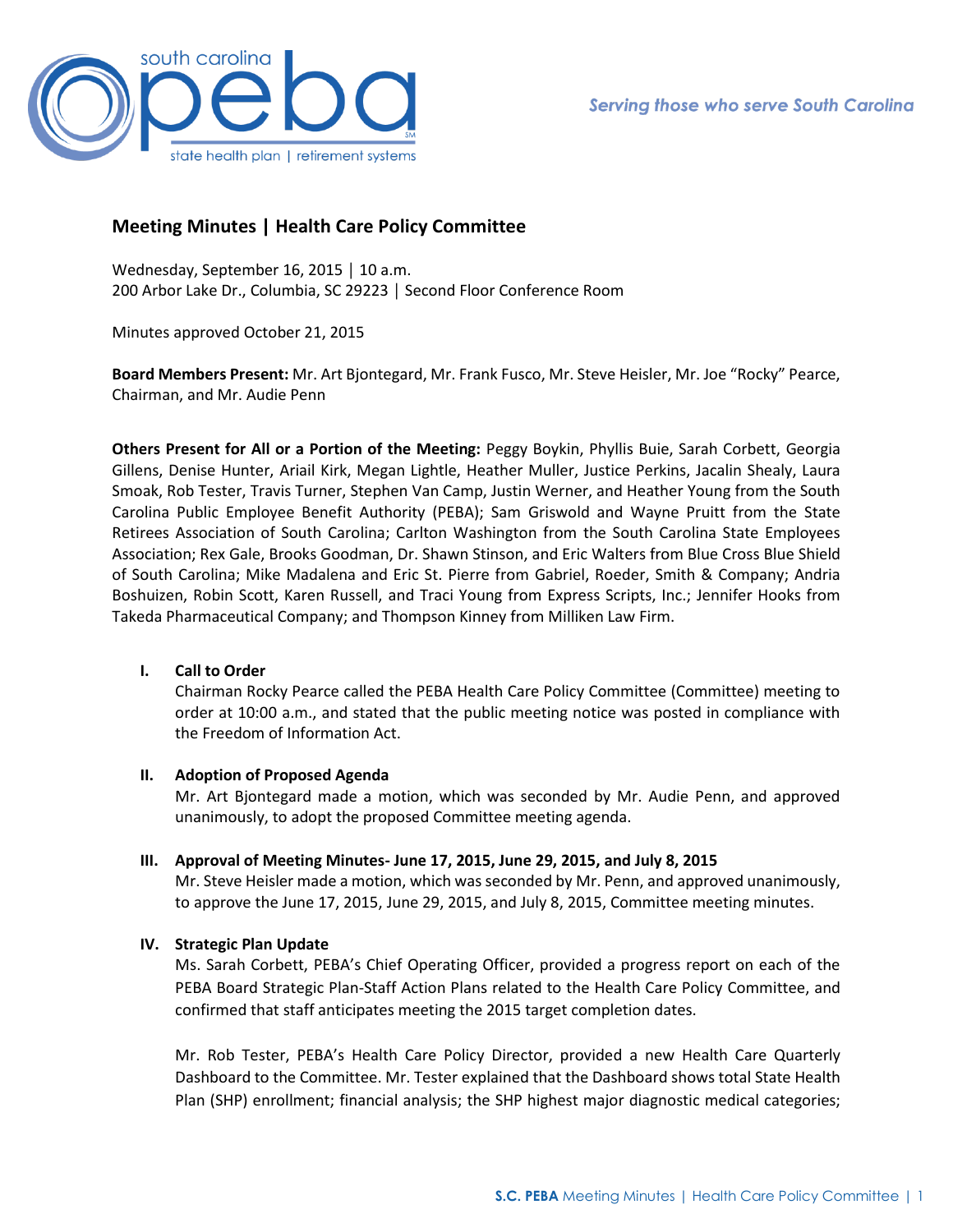the SHP highest cost pharmaceutical categories; and the SHP chronic conditions prevalence rates.

Following further discussion related to additional data that the Committee would like to see added to the Dashboard, Mr. Pearce thanked Mr. Tester for his report.

# **V. Express Scripts, Inc. Transition Update**

Mr. Tester introduced Ms. Traci Young, Senior Account Executive, from Express Scripts, Inc. (ESI) to the Committee. Mr. Tester stated that the new Pharmacy Benefit Manager (PBM) contract with ESI will begin January 1, 2016. Mr. Tester also introduced Ms. Andria Boshuizen, Senior Implementation Project Manager, Ms. Robin Scott, and Ms. Karen Russell, local account team representatives.

Ms. Young described the implementation process as a proven approach designed to be flexible, efficient, and proactive, that will be closely monitored to ensure a seamless transition. Ms. Young stated that ESI is working closely with Catamaran to ensure a positive member experience by obtaining open prior authorizations, claims history, and open refills. Ms. Young stated that welcome packets will be mailed to members during the middle of December. It was confirmed that the communication materials and membership cards will be co-branded with the ESI and PEBA Logos.

# **VI. Hospital Quality Information Update**

Mr. Eric St. Pierre from Gabriel, Roeder, Smith & Company, discussed the hospital quality information initiative, and stated that there are various potential references for PEBA to consider providing to SHP members to help determine quality hospital care. Mr. St. Pierre reviewed several potential sources including: Blue Distinction Centers; Consumer Reports; Hospital Compare; The Leapfrog Group; and The Society of Thoracic Surgeons. Mr. St. Pierre reported that members can also research a hospital's readmission rate, and the volume of certain procedures to use as a guide to ascertain which hospitals may have the best care. Mr. St. Pierre advised that hospital quality cannot be based on one single source, but can be determined with a collection of credible resources that contain updated information.

# **VII. Old Business/Director's Report**

Ms. Peggy Boykin, PEBA's Executive Director, stated that she did not have any additional information to report.

# **VIII. Executive Session Pursuant to S.C. Code of Laws § 30-4-70**

# **1. Contractual matters related to PBM Contract**

At 11:48 a.m., Mr. Heisler made a motion, which was seconded by Mr. Penn, and approved unanimously, to recede into executive session to receive legal advice concerning contractual matters related to the Pharmacy Benefit Management contract pursuant to S.C. Code Ann. § 30- 4-70.

The Committee reconvened in open session at 12:00 p.m. It was noted that no action was taken while in executive session.

# **IX. Adjournment**